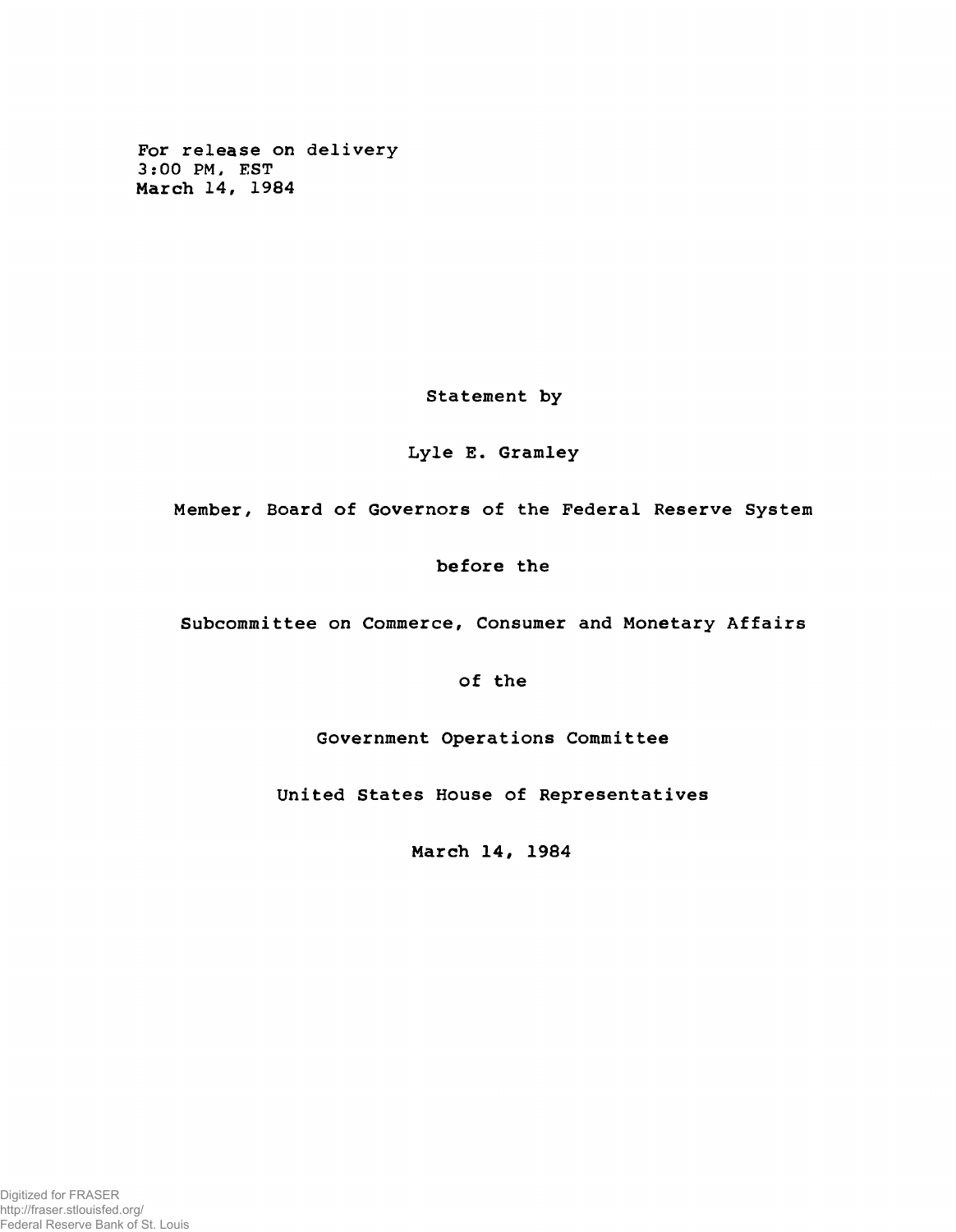**Mr. Chairman and members of the Committee, I am happy to have the opportunity to present the views of the Board of Governors of the Federal Reserve System on proposals to limit the use of fully insured brokered deposits. Briefly, the Board's position is that brokered deposits serve a useful function. Excessive reliance on insured brokered deposits, however, poses serious risks to individual depository institutions, to the financial system, and to the Federal deposit insurance funds. The Board believes that legislation to limit the use of such deposits is needed. Until the necessary legislation is passed, the Board would not object to the proposal published for comment by the Federal Deposit Insurance Corporation (FDIC) and the Federal Savings and Loan Insurance Corporation (FSLIC) to limit insurance coverage to \$100,000 per brokerage firm.**

**Insured brokered deposits are a relatively new source of funds to the nation's depository institutions. Reliable data on how large the activity presently is, and how fast it is growing, are sparse. We know, however, that total brokered deposits at federally insured savings and loan associations (S&L's) rose from less that \$2 billion at the end of 1979 to something like \$25 to \$30 billion at the end of last year. At commercial banks, brokered deposits at the end of 1983 amounted to about \$22 billion.**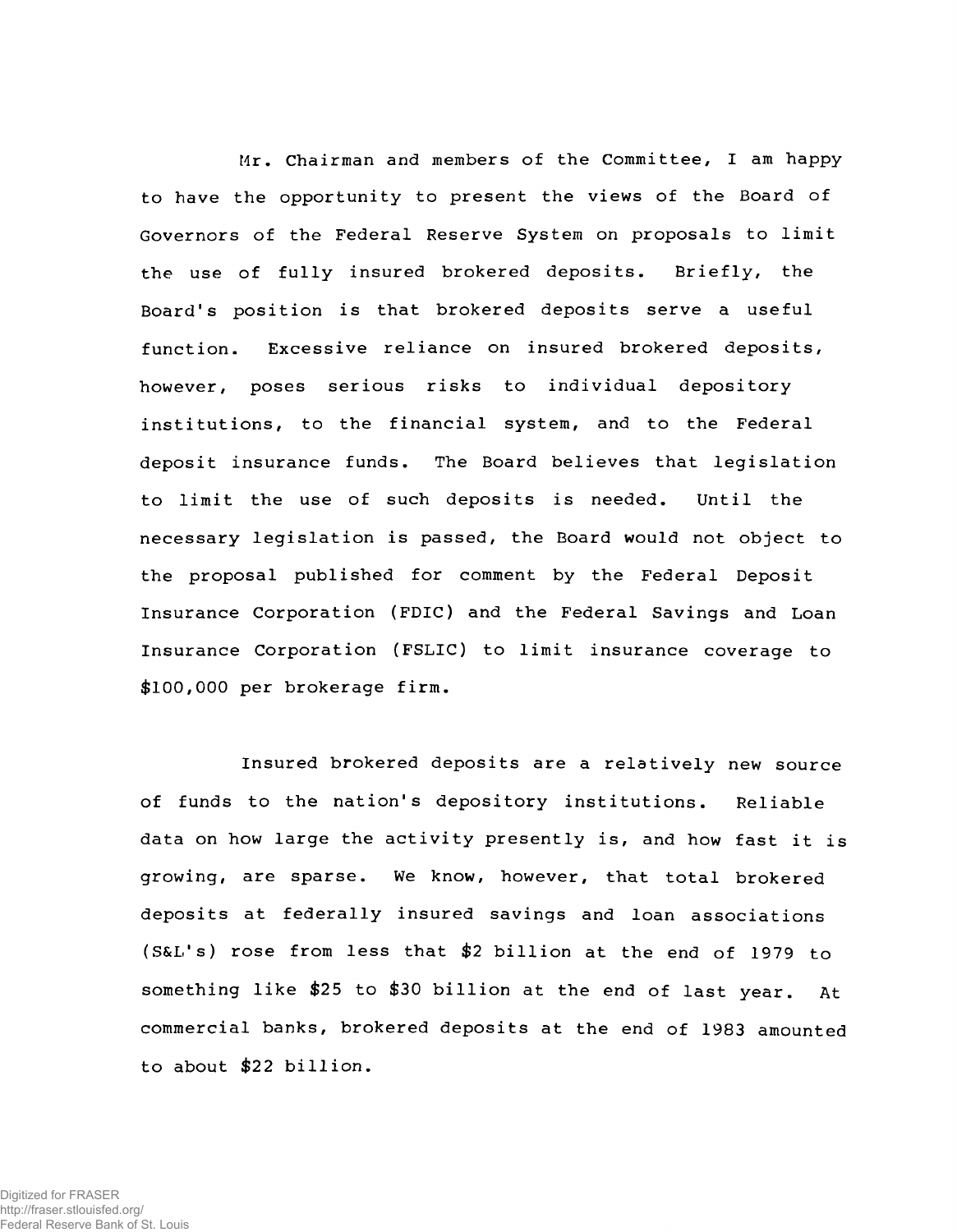**It appears from available data that S&L's rely more heavily on brokered deposits than do commercial banks. Not surprisingly, smaller institutions rely more heavily on such deposits than do larger institutions that have ready access to the market for large-denomination negotiable certificates of deposit. We know, also, that a few individual S&L's obtain half or more of their total deposits through brokers. Moreover, among those institutions relying heavily on brokered deposits are a number with relatively low ratios of net worth to total liabilities — that is, ratios of less than three percent. Such deposits constituted approximately one-sixth of total deposits held by banks that failed in the past two years and, in a few of those cases, they amounted to more than one-half of total deposits of the failing institution. This suggests that there is a tendency for the marketing process to direct brokered deposits toward financially weaker institutions — and, in extreme cases, to failing institutions.**

**The volume of fully insured brokered deposits is still very small in relation to total deposits. Apparently, however, the proportion is rising rapidly, and no one can be sure what the limits of this market may be. The effects of some of the factors giving rise to the recent growth of the industry such as regulatory actions permitting payment of finders' fees**

 $-2-$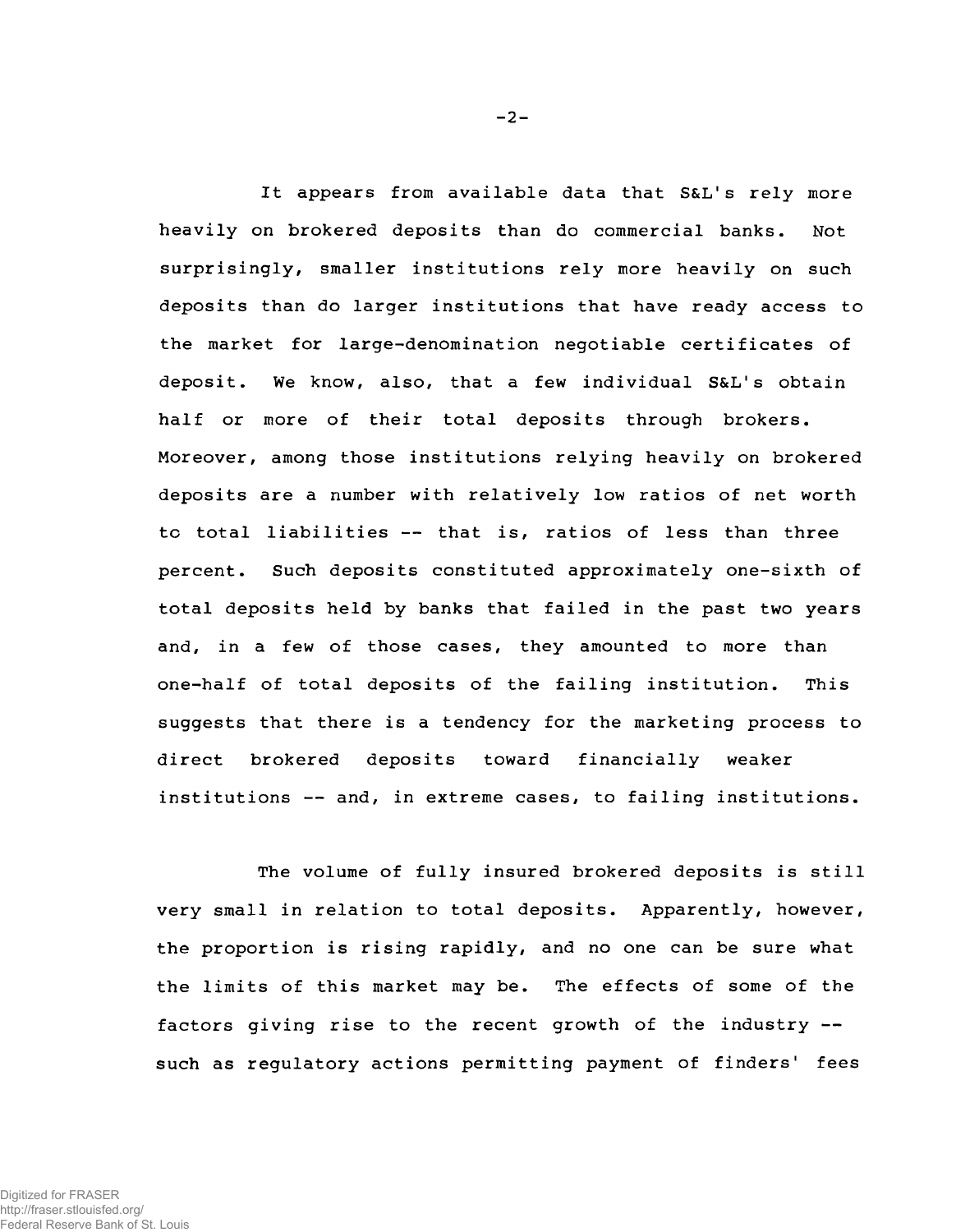**to brokers and the effective deregulation by the Depository Institutions Deregulation Committee (DIDC) of interest rate ceilings on most time deposits -- may be less of a catalyst to growth in the future. Nationwide marketing of brokered deposits, however, stems more generally from a process of financial innovation — driven by both deregulation and rapid technological advances -- that is changing financial practices dramatically, and the impact of those forces on financial markets and institutions is far from over. Moreover, the element of subsidy contained in Federal deposit insurance will provide a continuing incentive to growth of insured deposits channeled through brokerage arrangements.**

**Brokered deposits would be less of a problem from the standpoint of public policy if they were not fully insured.** Uncertainties prevailing in financial markets in recent years, **however, have caused depositors to place a high value on safety of principal. For example, the failure and liquidation of Penn Square National Bank in July 1982, in which many depositors incurred losses, served as ah important catalyst to the practice of breaking up large brokered deposits into amounts of \$100,000 or less to achieve fully insured status. Federal insurance, in such cases, removes the incentive for depositors to seek strong, well-managed depository institutions in which to place their funds. This lack of market discipline can have unfortunate consequences.**

Digitized for FRASER http://fraser.stlouisfed.org/ Federal Reserve Bank of St. Louis **-3-**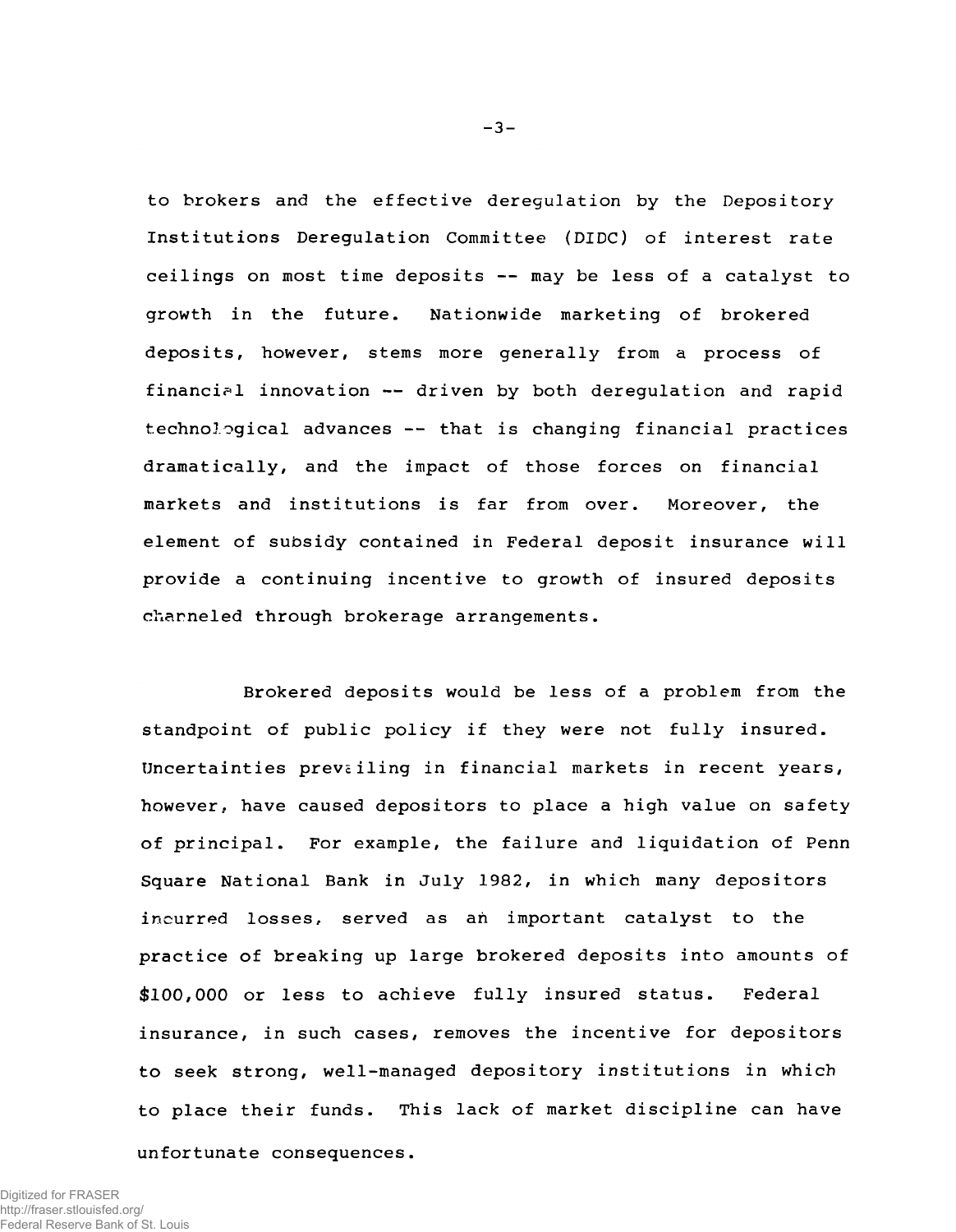**Brokered deposits, the Board believes, provide economic benefits to individual depository institutions and to the nation as a whole — benefits that should be preserved. They serve as a conduit — although by no means the only one for transferring funds from capital-rich to capital-short areas. They permit smaller depository institutions to compete on more equal grounds with larger ones in the attraction of funds. They provide an additional source of liquidity to the individual depositary institutions in time of need. And they increase the options open to depositors -- institutions as well as individuals — in the placement of funds, and often increase the yields available to them.**

**There are no empirical studies that I know of that seek to put quantitative dimensions on such benefits. But we must recognize that brokered deposits give rise to costs as well as benefits, particularly when they are fully insured. For example, facilitating easy movement of funds from one market to another through full insurance for brokered deposits loosens the links between depositors and consumers and their local institutions. The competitive position of some smaller depository institutions improves, but that of other small institutions may deteriorate, reducing their ability to meet local needs for credit. Heavy reliance on brokered deposits as a source of funds may encourage some institutions to move away**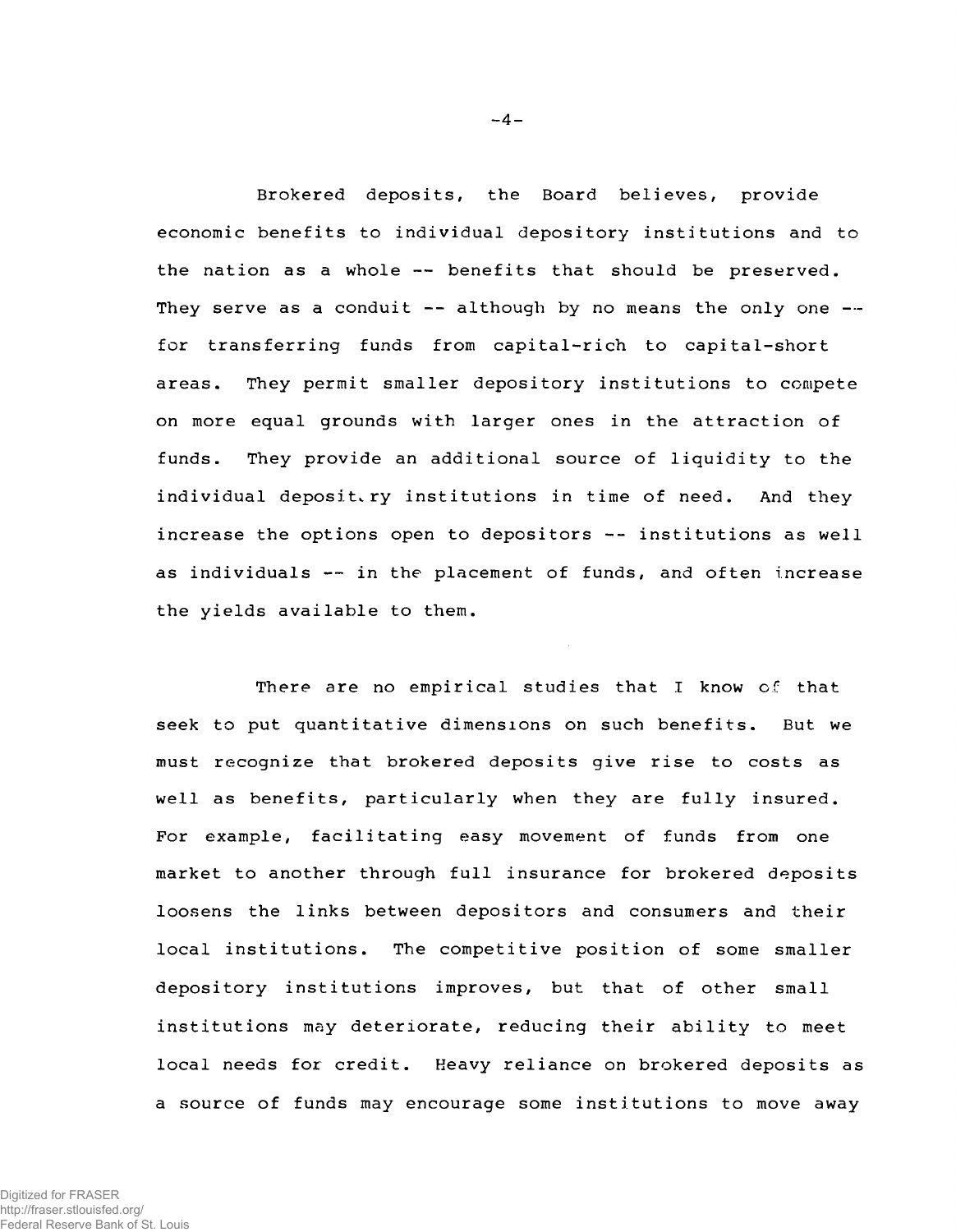from their traditional community orientation, with effects that **are hard to predict on the economic welfare of those communities. Indeed, it is not entirely clear that economic efficiency is increased when funds are transferred from one use to another solely because brokered deposits are fully insured. The element of subsidy contained in Federal deposit insurance may, in fact, lead to the opposite result because it erodes market discipline as regards risk taking.**

**While the economic and social benefits of brokered deposits are mixed, the Board believes that, on balance, continued use of this financial instrument is desirable. The Board also believes, however, that excessive reliance on fully insured brokered funds results in risks that are sufficiently serious to warrant prudential measures by the Congress and the Federal regulatory authorities.**

**First, there are risks created for individual financial institutions that may not be capable of safely employing brokered funds on a large scale, especially when the attraction of brokered funds permits an institution to grow at a spectacular pace, as sometimes happens. To attract brokered deposits, an institution often pays above-market rates to depositors and a fee to the broker. In order to employ the funds profitably, the institution must invest them in assets**

**-5-**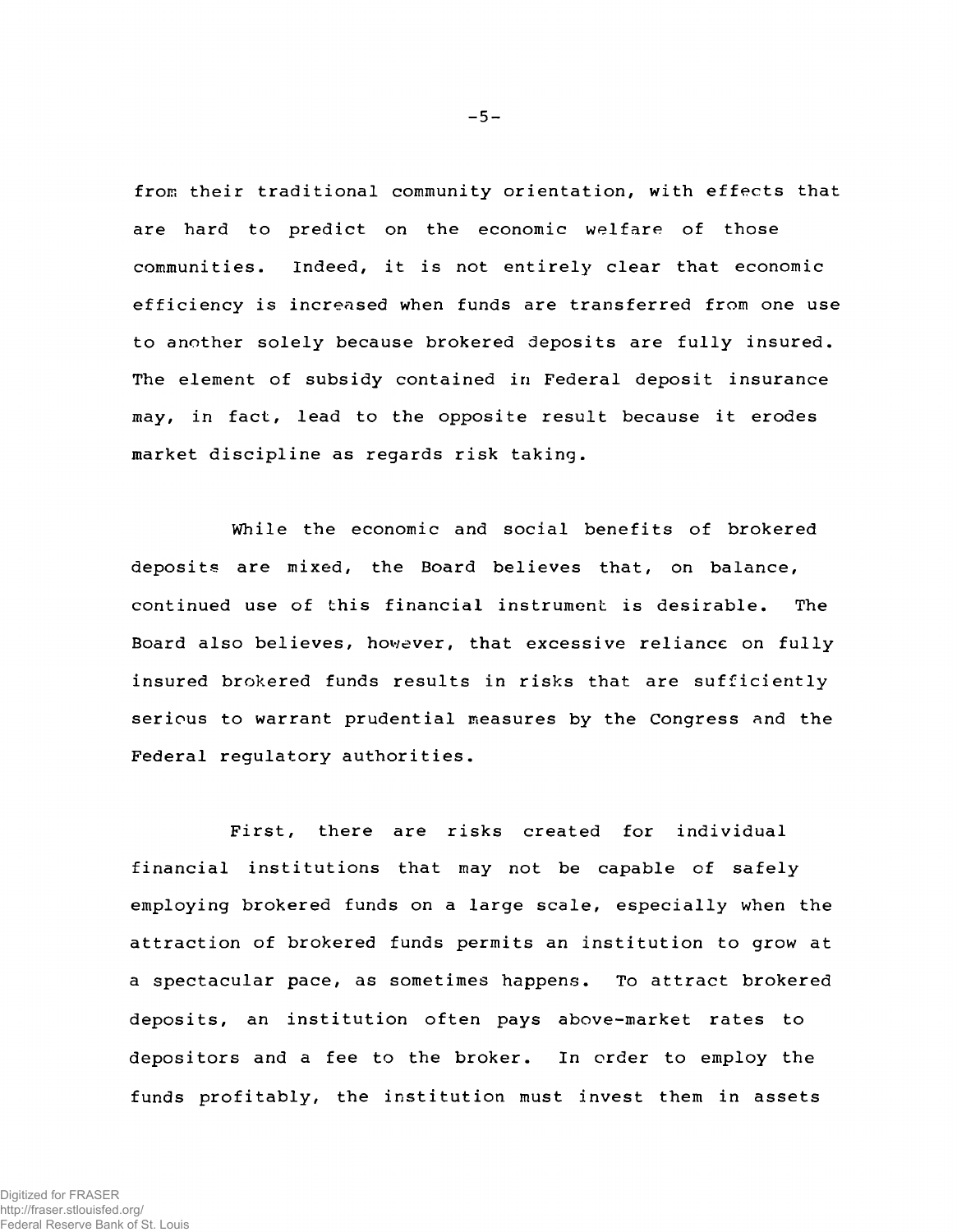**that earn a relatively high rate of return. Methods by which such higher rates of return are earned may include taking greater than normal credit risks and mismatching of maturities.**

**Over time, an institution may become overly dependent on brokered deposits as a source of funding. Despite efforts to diversify sources of deposits, this dependency may make the institution susceptible to pressures from the principal funding source, including suggestions that it make credit available to particular borrowers. Failure to make good credit judgments is particularly likely when an institution obtains funds on a scale that exceeds its capacity to document properly and control its credit decisions. Experience has indicated that this can prove to be troublesome.**

**Brokered deposits, it is sometimes argued, provide individual depository institutions with the opportunity to restructure their assets and liabilities in ways that lead to a better match of maturities. That is true. But unfortunately, it is also true that the opportunity is provided to create a serious mismatch by borrowing short and lending long.**

**When an activity such as brokered deposits grows as rapidly as it has in recent years, there is a danger that the problems of individual financial institutions may become so**

**-6-**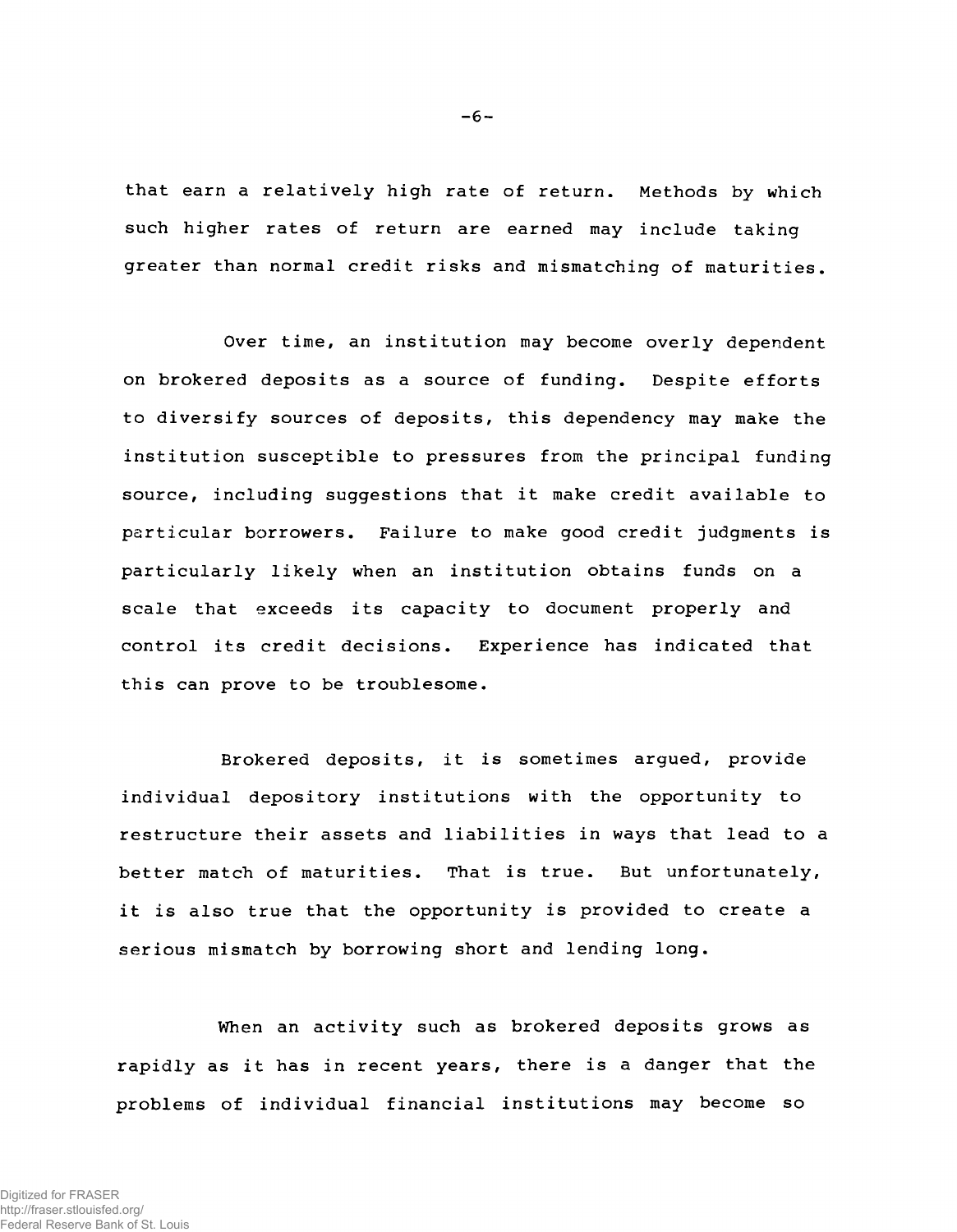**widespread as to warrant concern for the stability of financial markets more generally. That is probably not a concern at the moment, but the prospect that even larger numbers of small depository institutions might become heavily dependent on a relatively higher cost, and potentially highly volatile, source of deposits to finance their lending activities is clearly worrisome.**

**Troubled institutions may end up with relatively large volumes of insured brokered deposits because once an institution is facing difficulties, this may be one of the few sources of funds it can still attract. Brokered deposits can be used to replace uninsured funds that are being withdrawn by wary depositors, or to finance additional asset growth in the hope that the earnings generated will offset losses in existing operations. Unfortunately, all too often the effort is futile, and the end result is to prolong the life of a failing institution, increase its overall size and in particular the volume of insured deposits, and add to the liabilities faced by the Federal insurance funds.**

**The danger to the Federal deposit insurance system is a clear and present one. The potential liability to the Federal insurance funds is growing at a disturbing rate as the reliance on fully insured brokered funds increases, particularly**

**-7-**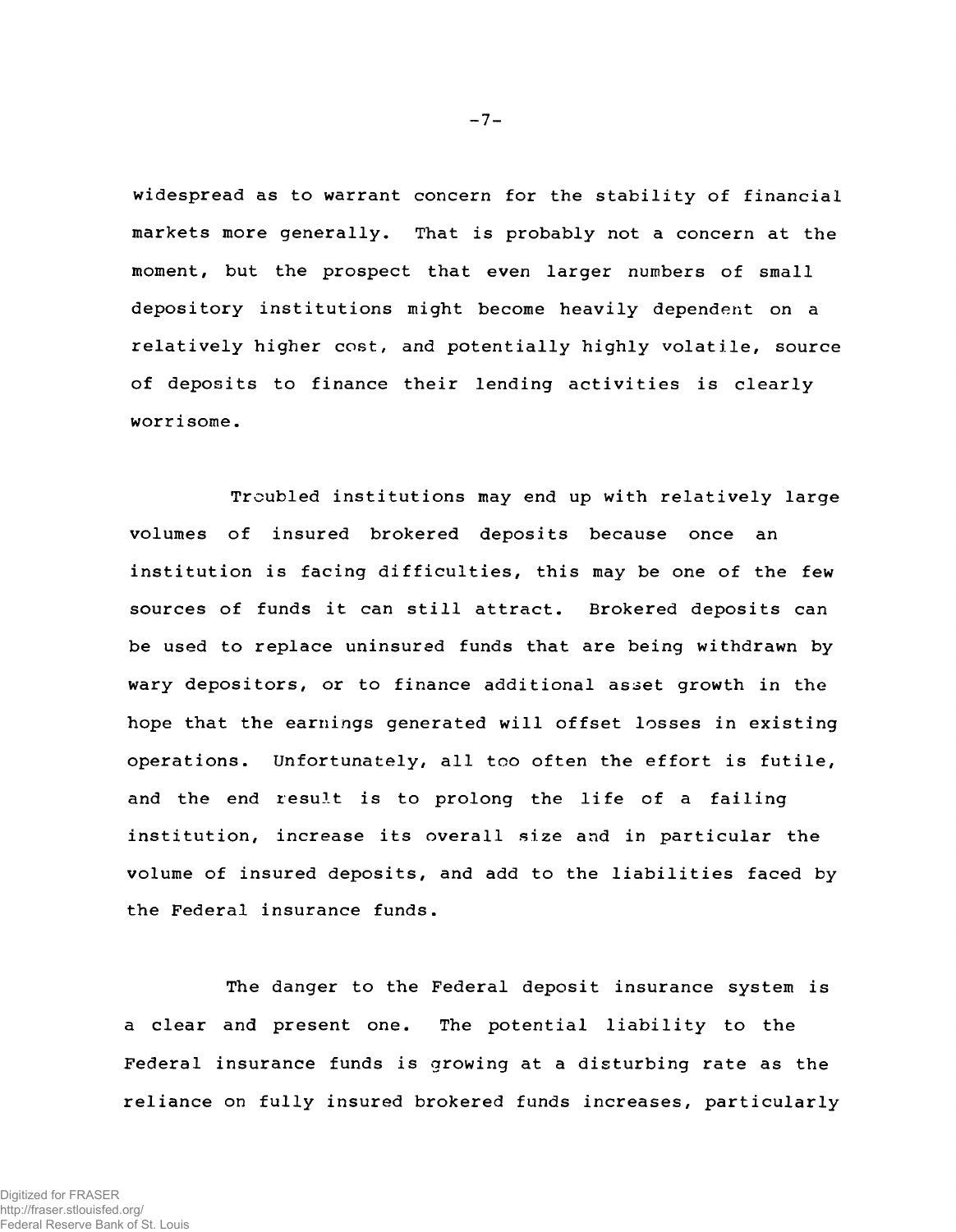**when such deposits are concentrated among financially weak institutions.**

**The proposal published for comment by the FDIC and FSLIC, limiting Federal insurance to \$100,000 per broker, would severely limit the use of brokered deposits. A l^:;s disruptive means of addressing this problem would be to impose a limit on** the total amount of insured brokered deposits that may be **accepted by a depository institution. This limitation could take the form oi a "cap," calculated as a percentage of insured brokered deposits to total deposits, of, say, five percent. Alternatively, the proportion of such deposits to the total could be made to depend, to some degree, on the ratio of an institution's capital to its assets. Although the limit should be clearly set, it would be desirable for the regulatory authorities to have the flexibility to grant exceptions in special situations.**

**Effective implementation of a "cap" on insured brokered deposits on a system-wide basis could best be done with new legislation. The regulatory agencies do have the authority, through cease and desist powers, to proceed on an institution-by-institution basis. However, using this authority requires proving for each situation a direct relationship between safety and soundness and a specific level**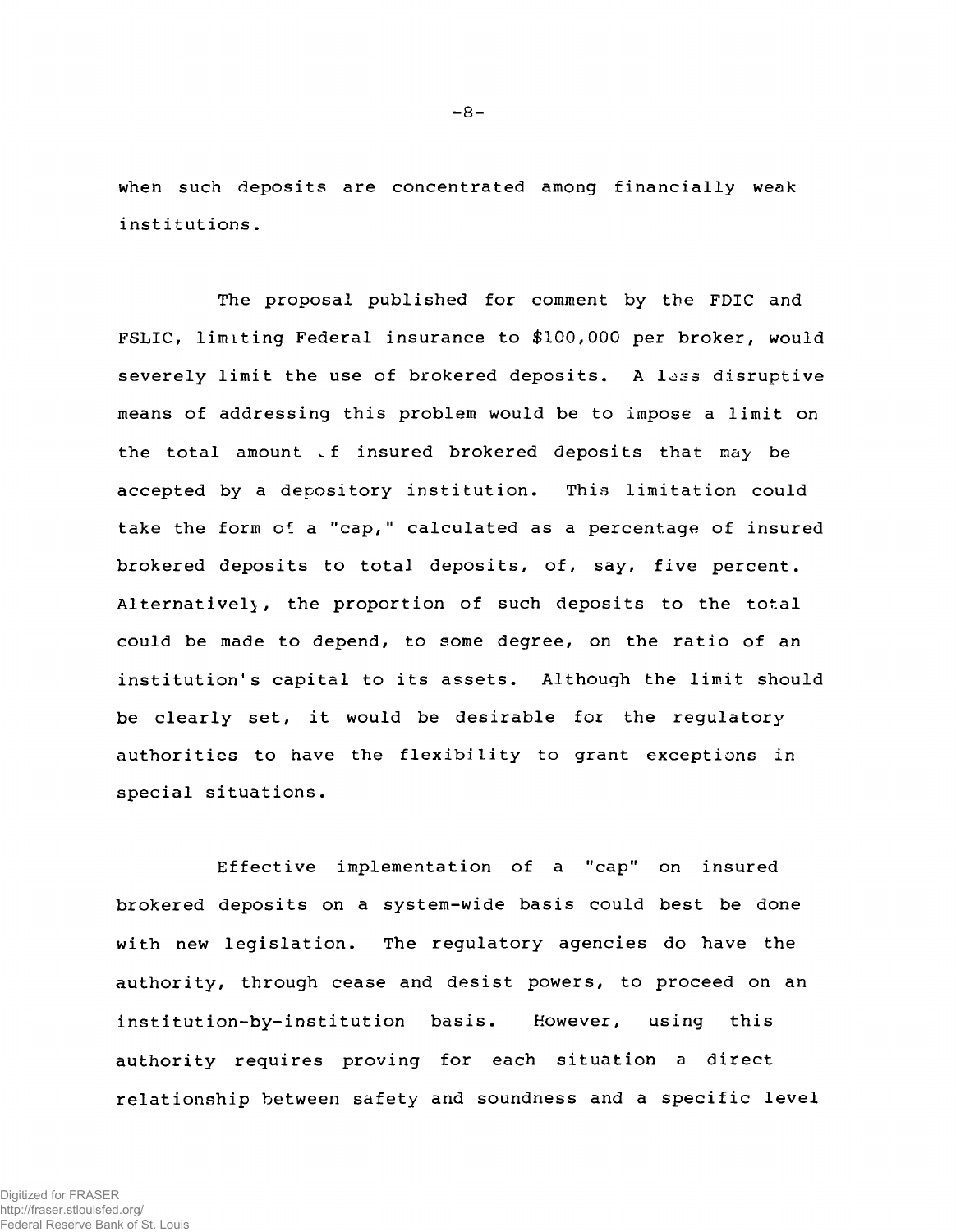**of fully insured brokered deposits, a process that could bog down in litigation and delay.**

**The Congress faced a similar problem in the field of capital adequacy, and it provided the regulators with new authority to require specific levels of capital in connection with the recent IMF legislation. Similar action is needed in the case of fully insured brokered deposits. Because of the inevitable pressures that would be brought to bear on agencies to broaden and make more flexible any administratively established levels pursuant to a general grant of authority provided by Congress, we believe that in this instance it would be desirable for Congress to set a specific legislative cap.**

**Legislative caps have the advantage of allowing reasonable use of insured brokered deposits, while maintaining such use within limits that institutions should be able to manage. In view of the inherent incentive for fully insured brokered funds to gravitate to those institutions that are prepared to take the greatest risks and to pay the highest rates, the "cap" approach takes the prudent course of limiting access and thus avoiding the necessity of attempting to correct, with cease and desist action, a dangerous situation after it has occurred.**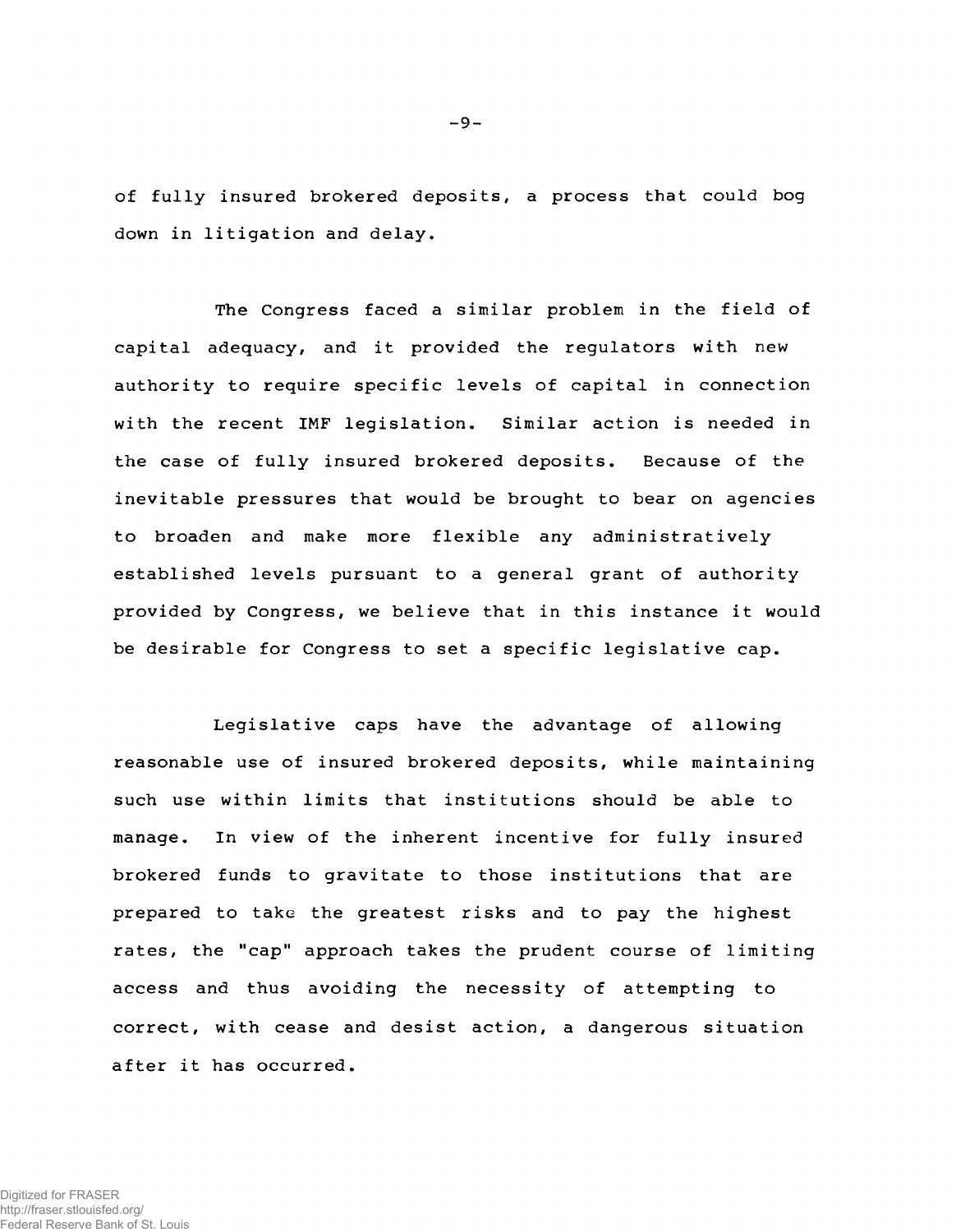**In the design of enabling legislation, thought must be given as to how such a cap should be phased in to avoid disruptive effects on individual institutions whose ratio of fully insured brokered deposits to the total exceeds the cap. (The Board does not believe that grandfathering existing ratios would be appropriate.) It would also be desirable to discourage increases in reliance on such deposits prior to the effective date of the cap. The Board would be happy to work with the Congress in developing legislative language that would achieve such results.**

**The Board recognizes that Congressional authorization may take some time to enact and implement. In view of the need to take action now to prevent problems from developing later, the Board would not object to implementation of the proposal made by the FDIC and FSLIC in its current rule-making process pending the enactment of legislation. As with implementation of a legislated cap, it would be desirable if their proposal included arrangements for an orderly phase-down of insured brokered deposits for those institutions already significantly dependent on this source of funding.**

**-10-**